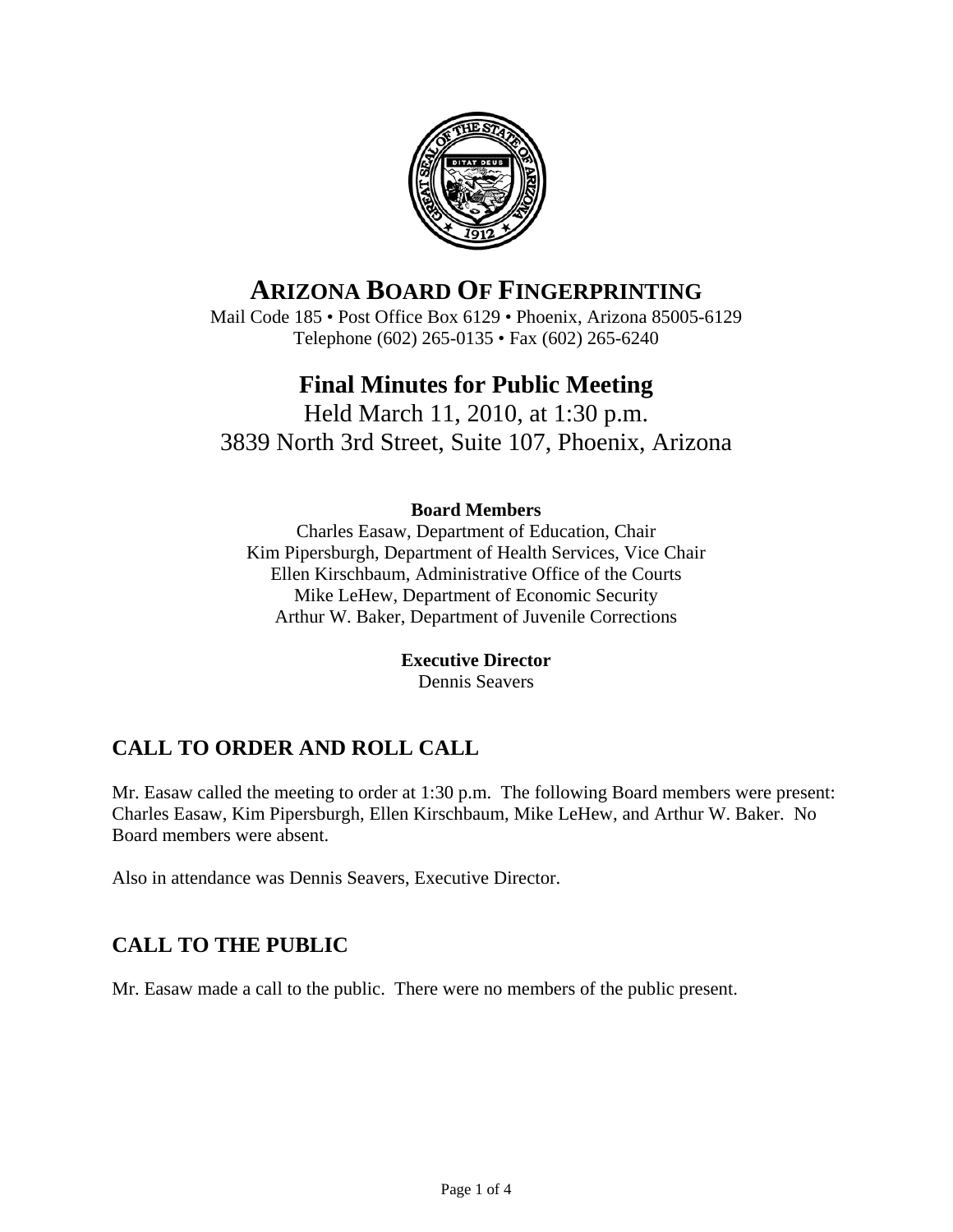## **APPROVAL OF MINUTES**

Ms. Pipersburgh made a motion to approve the draft minutes from the February 5, 2010 meeting. Ms. Kirschbaum seconded the motion, which passed 5–0.

### **EXECUTIVE DIRECTOR'S REPORT**

(Mr. Easaw decided to discuss the agenda item "Fiscal Year 2010 Budget and Application Requirements" after the agenda item "Executive Director's Report.")

#### **Legislation**

Mr. Seavers referred Board members to his March 2, 2010 memo on legislation (see [Attachment](#page-4-0) [1\)](#page-4-0). He added that there was an additional bill that would affect the Board but that was not listed in the memo. The bill would add allow athletic trainers seeking licensure with the Board of Athletic Training to substitute a fingerprint clearance card for that board's fingerprinting requirement. Based on his discussion with the executive director of the Board of Athletic Training, Mr. Seavers anticipated that the bill would have a negligible impact on the Board's finances and operations. The bill was intended to allow individuals who worked in school districts and already had fingerprint clearance cards to use those cards to meet the fingerprinting requirement for the Board of Athletic Training.

Mr. Baker expressed his concern with the addition of new populations to the fingerprintclearance-card system, given the state's budget problems. Board members agreed on a formal position on bills that would increase the number of fingerprint-clearance-card applicants: although the Board should remain neutral on the bills that increase the number of fingerprintclearance-card applicants, Mr. Seavers should share the Board's concerns about increases to the caseload and the negative impact on operations. Ms. Kirschbaum made a motion that the Board adopt this position, and Ms. Pipersburgh seconded. The motion passed, 4–1.

Ms. Kirschbaum asked about the impact of the proposed elimination of the Department of Juvenile Corrections (DJC) on the Board's membership. Mr. Seavers explained that if the proposal to eliminate DJC were adopted, DJC would no longer have a representative on the Board. He had been in contact with the Governor's Office to ensure that budget-reconciliation legislation would keep the Board membership at five members. Most likely, the governor would appoint the fifth member.

#### **Operations**

Mr. Seavers reported on the impact of a recent reduction in force (RIF) and a staff member's resignation on Board operations. He indicated that the Board should expect a backlog for expedited-review cases, since the Board would not have an investigator to process cases until a new investigator was hired. He estimated that it could take as long as two to three months for a case to have an expedited review and warned Board members that citizens may begin to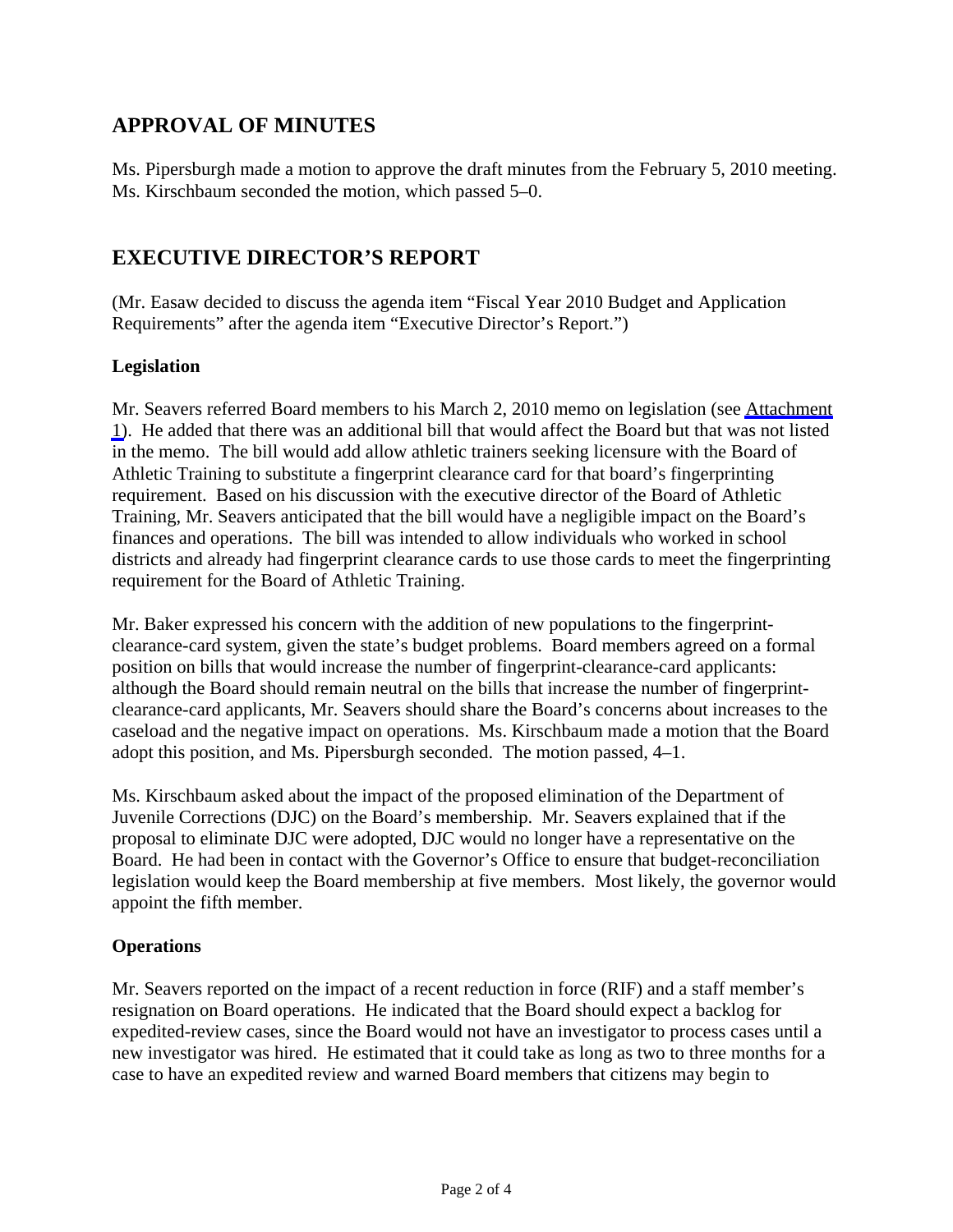complain about the wait time. Mr. Seavers described operational steps he was taking to minimize the impact of the RIF and resignation.

#### **Fiscal year 2010 strategic plan**

Mr. Seavers referred Board members to his strategic-plan report (see [Attachment 2\)](#page-7-0). He said that the percent of applications that are complete on initial submission remains low, but that statistic did not reflect recent revisions to the Board's application form. These revisions should increase the percentage of initially complete applications.

### **FISCAL YEAR 2010 BUDGET AND APPLICATION REQUIREMENTS**

Mr. Easaw asked the Board to consider whether the good-cause-exception application requirements should be changed to cope with the Board's reduction in force. He referred the Board to Mr. Seavers's February 25, 2010 memo on the topic (see [Attachment 3\)](#page-10-0).

Mr. Baker suggested that the Board alter its application requirements so that applicants would not need to provide court records or police reports for misdemeanor offenses, and Board members discussed this suggestion.

Mr. Seavers noted that there were a few changes that he believed Board members could easily make that wouldn't affect the requirements on applicants but would save time for the staff. He said that the staff could stop providing narrative summaries of certain charges or offenses, since those descriptions often take the investigator the most time to prepare. Instead, for certain charges or offenses, the investigator would only provide the date of the offense, the charges, the disposition of the charges, and the sentencing terms (if relevant). The Board could set criteria such as length of time or designation of offense—for the offenses that would require a narrative summary. That way, the investigator would not have to describe what happened in an old, minor offense, such as a 1960 shoplifting, but would describe a serious or recent offense. Board members discussed this option and various criteria for offenses. Mr. LeHew indicated that these proposed changes should be temporary and not permanent changes to the sort of information that the staff provides to the Board.

Bonnie Richter, the Board's investigator, appeared before the Board to answer questions about possible changes to the summaries that investigators provide. She believed that eliminating some of the narratives from the summaries would save a substantial amount of work time. Board members asked Ms. Richter about changes to application requirements that could save time. She suggested that eliminating the requirement to get rid of certain court records for older offenses would save time. Mr. Seavers noted that if the Board adopted that suggestion, it should still have the requirement for cases subject to SB 1049 and the Adam Walsh Act because the disposition of an offense could affect a person's eligibility for a Level I fingerprint clearance card.

After discussion, Board members agreed that the application requirements would remain the same, but the investigator would provide less information to the Board. Specifically, the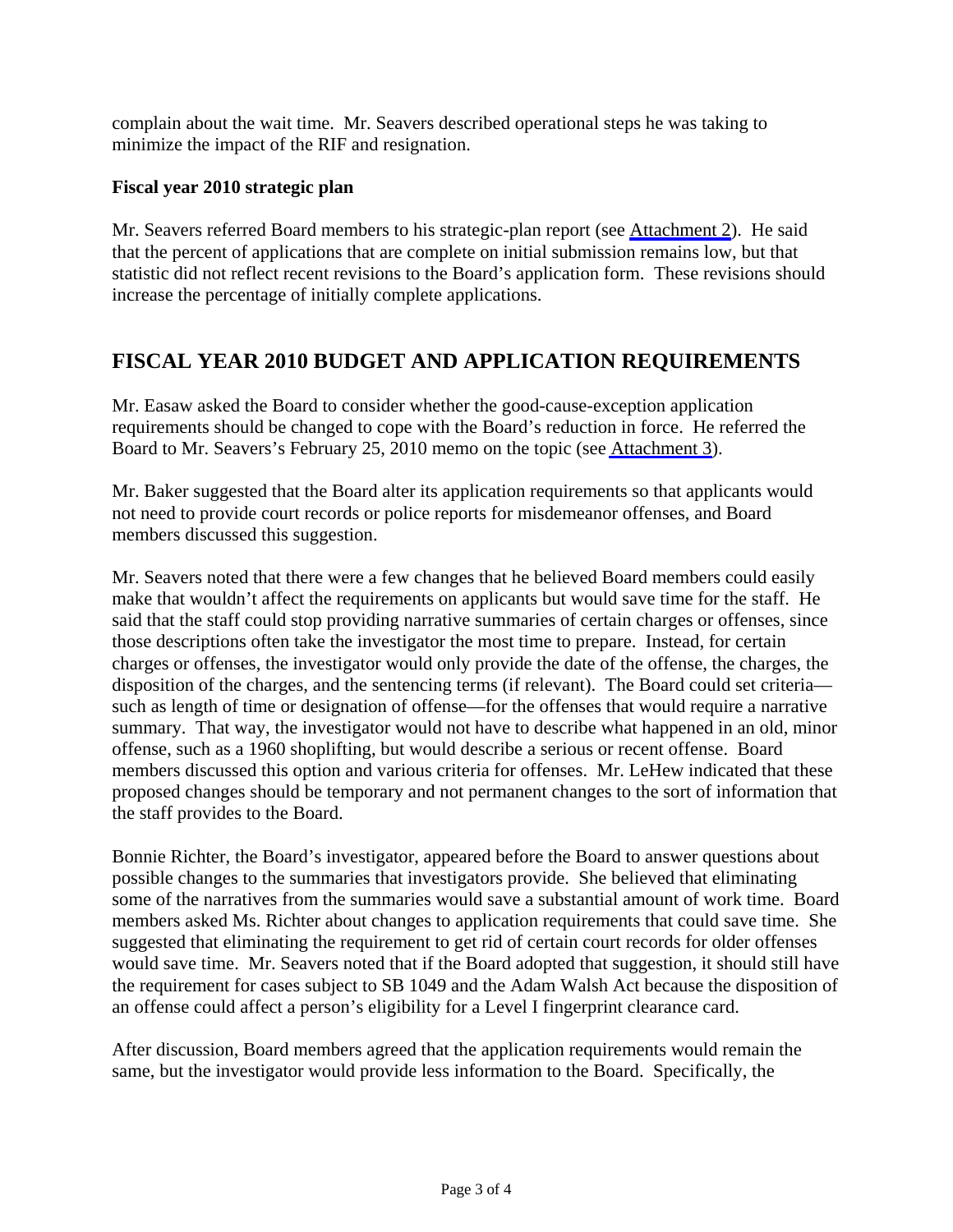investigator would not report on sentencing requirements (or completion of those requirements) and would not provide a narrative summary for the following:

- Misdemeanor offenses more than two years old;
- Misdemeanor charges that did not yield a conviction within the past two years, but not including pending charges.

Therefore, the investigator would only report those items for felony charges, misdemeanor convictions within the past two years, or pending misdemeanor charges. However, if there were any red flags that would cause the investigator concern (and which would be subject to the investigator's judgment), the investigator would report that information, even if that information normally wouldn't be required under the new guidelines. If the applicant failed to provide information that would not have to be reported by the investigator (e.g., if the applicant didn't provide an explanation of or sentencing documents for a misdemeanor conviction from 10 years ago), the investigator would still present the case to the Board but would note the deficiency. Ms. Kirschbaum made a motion to adopt the new guidelines, and Ms. Pipersburgh seconded. Mr. Easaw asked for a roll-call vote.

| <b>Board member</b> | <b>Vote</b> |
|---------------------|-------------|
| Mr. Easaw           | Yes         |
| Ms. Pipersburgh     | Yes         |
| Ms. Kirschbaum      | Yes         |
| Mr. LeHew           | Yes         |
| Mr. Baker           | Yes         |

The motion passed, 5–0. Board members informally indicated that they would revisit the new guidelines in a few months.

## **ADJOURNMENT**

Mr. LeHew made a motion to adjourn the meeting, and Ms. Kirschbaum seconded. The motion passed, 5–0. Mr. Easaw adjourned the meeting at 3:14 p.m.

Minutes approved on August 19, 2010

\_\_\_\_\_\_\_\_\_\_\_\_\_\_\_\_\_\_\_\_\_\_\_\_\_\_\_\_\_\_ Dennis Seavers, Executive Director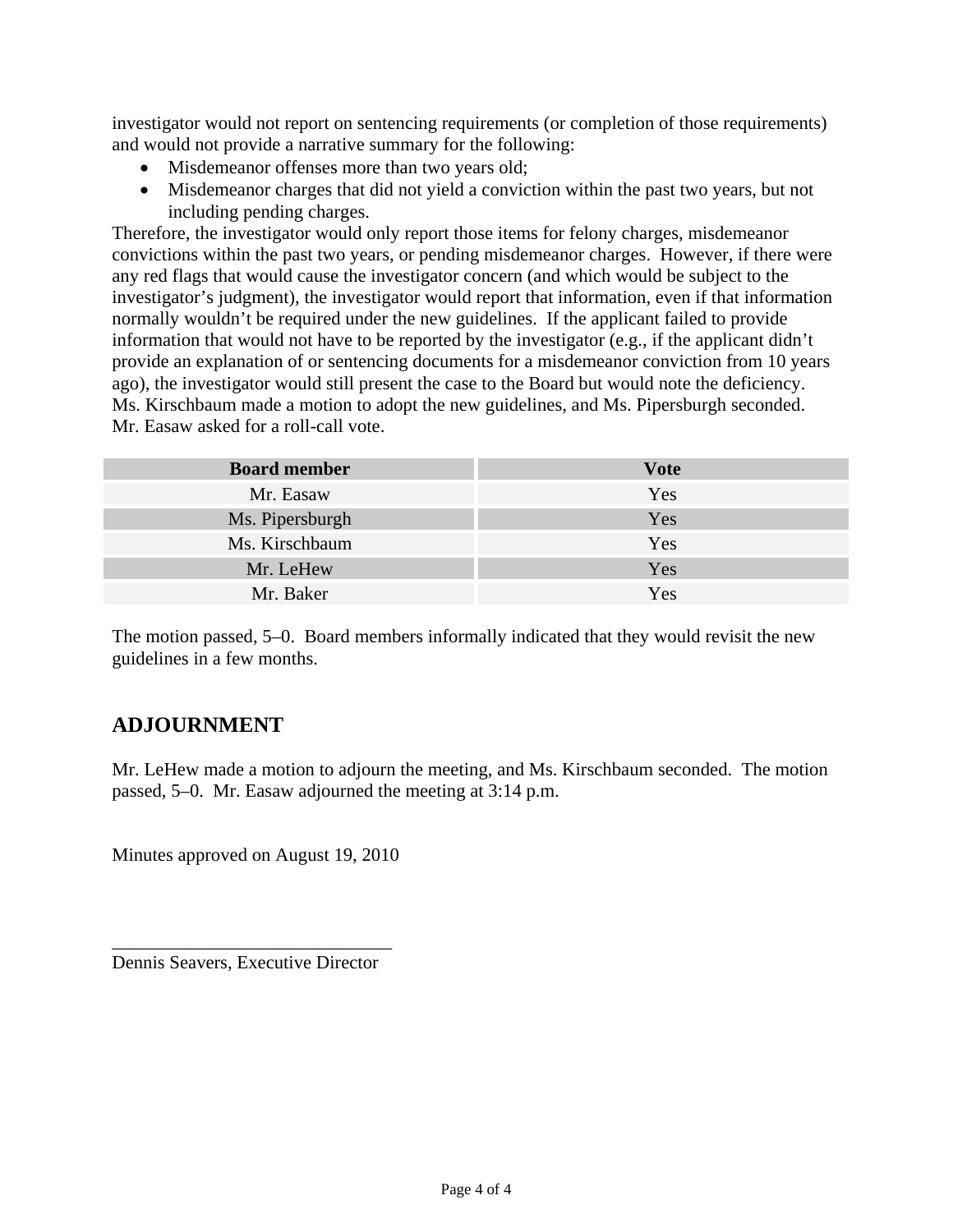<span id="page-4-0"></span>

# **Arizona Board of Fingerprinting**  Memo

TO: Board members

FROM: Dennis Seavers

C:

Date: March 2, 2010

**SUBJECT Legislative update** 

This memo summarizes the content and status of significant legislation that would affect the Board of Fingerprinting.

\_\_\_\_\_\_\_\_\_\_\_\_\_\_\_\_\_\_\_\_\_\_\_\_\_\_\_\_\_\_\_\_\_\_\_\_\_\_\_\_\_\_\_\_\_\_\_\_\_\_\_\_\_\_\_\_\_\_\_\_\_\_\_\_\_\_\_\_\_\_

#### **HB 2446 (alarm businesses and agents). Status: moving forward**

- This bill establishes a licensing requirement for businesses that sell alarm systems. The controllers of the businesses and the alarm agents must have valid fingerprint clearance cards.
- As a result of this bill, the Board should expect an increase of about 25 goodcause-exception applications each year, or about a 1.25% increase in caseload. (This projection is based on estimates from the Arizona Department of Fire, Building, and Life Safety.)
- The impact on Board finances and operations should be negligible.
- The bill has cleared all House committees and is awaiting floor action.

#### **HB 2696 (in-home personal care services agencies). Status: likely dead**

- This bill would regulate in-home caregiver agencies and employees. A condition of licensure would be that all employees have valid fingerprint clearance cards.
- As a result of the bill, the Board should expect a substantial increase in caseload. However, the caregiver industry has not provided adequate estimates of the number of people who would be required to get fingerprint clearance cards. Estimates have varied significantly, ranging from 20,000 to 40,000 new fingerprint-clearance-card applicants. If these numbers, which may not be reliable, are correct, then the Board would expect a caseload increase of about 500 to 1,000 good-cause-exception applications each year, or about a 25%-50% increase in caseload. (This projection is based on estimates in previous years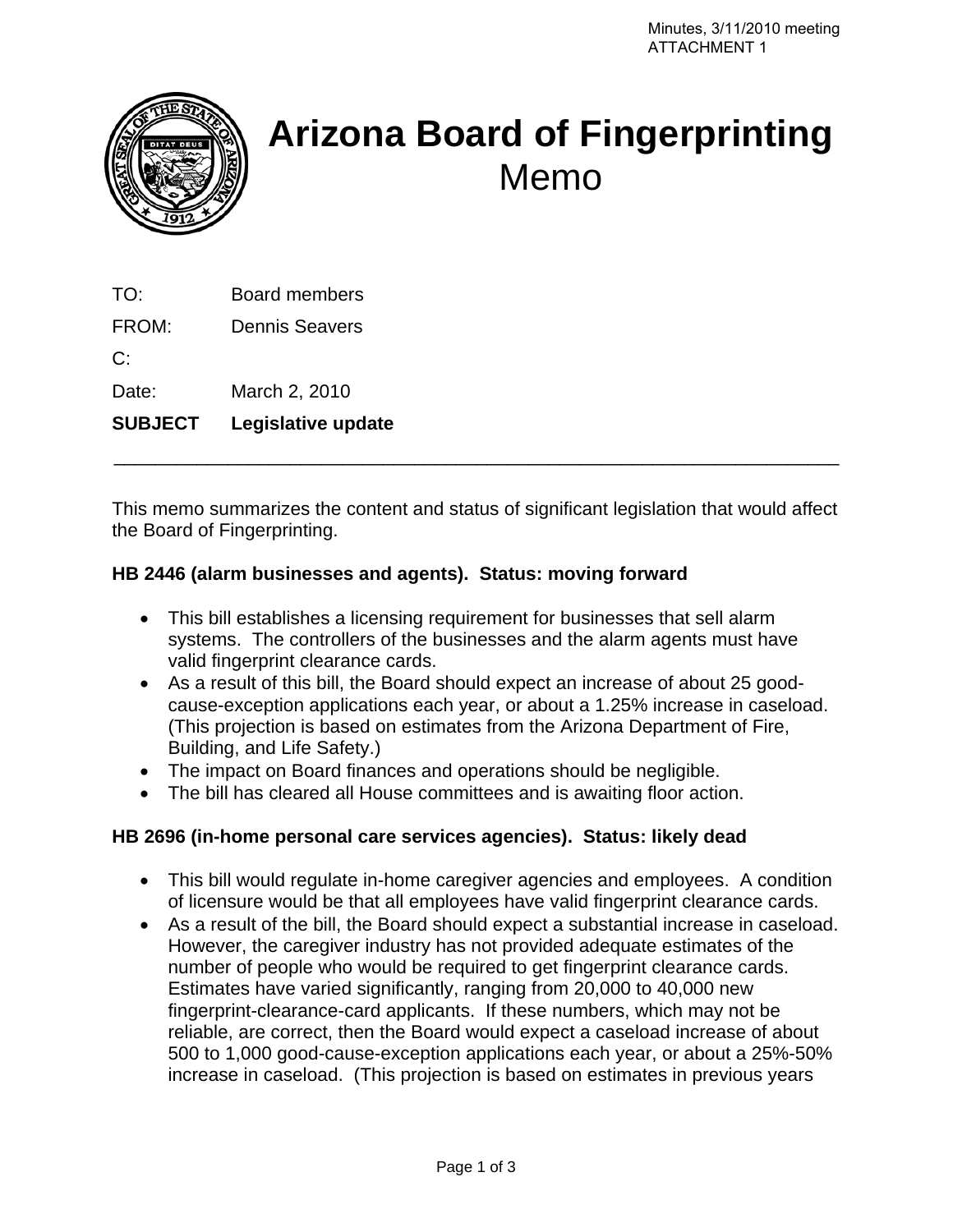from the Arizona Department of Health Safety and the Arizona Association for Home Care.)

- The impact on Board finances and operations would be significant, and any legislation would need to address those issues.
- The bill did not receive a hearing in any of the House committees it was assigned to, and the deadline for hearings has passed. It is highly likely that this bill will not pass this year.

#### **SB 1219 (real estate licensees). Status: moving forward**

- This bill would require real-estate licensees to have a valid fingerprint clearance card (assuming that the bill is amended in the House to address technical issues). Currently, the Arizona Department of Real Estate (ADRE) requires fingerprinting (but not fingerprint clearance cards) and examines criminal records internally. ADRE states that the purpose of the bill is to eliminate the administrative burden and cost of internal fingerprinting checks and instead to require applicants to have a fingerprint clearance card.
- ADRE claims that the bill would not require licensees to renew the fingerprint clearance cards when they expire after six years. Instead, license applicants would only need to present the fingerprint clearance card on initial application.
- As a result of the bill, the Board should expect an increase of about 150 goodcause-exception applications each year, or about a 7.5% increase in caseload. (This projection is based on estimates from ADRE.)
- The impact on the Board's finances and operations should be discernible but sufficiently minor for the Board to absorb.
- The bill has cleared the Senate and has been transmitted to the House.

#### **SB 1391 (criminal clearance cards; authorized company). Status: possibly dead**

- This bill would make numerous changes to the existing fingerprint-clearance-card process.
	- o It would allow criminal-background investigation companies (companies) authorized by the Arizona Department of Administration (ADOA) to conduct criminal-history background checks.
	- o It would replace the term "fingerprint clearance card" with "criminal clearance card."
	- o Cards would expire after two years (rather than the current six years).
- Based on a February 23, 2010 legislative hearing (at which I testified against the current form of the bill), it appeared that the stakeholders who have pushed the bill intended to create a parallel process to the current fingerprint-clearance-card system. Under this process, agencies or providers that require fingerprint clearance cards could choose to require employees to have either a fingerprint clearance card or a criminal clearance card. A fingerprint-clearance-card application would be processed in the current manner by DPS and would be good for six years. A criminal-clearance-card application would be processed by the companies, would be valid for two years, and would not include a check of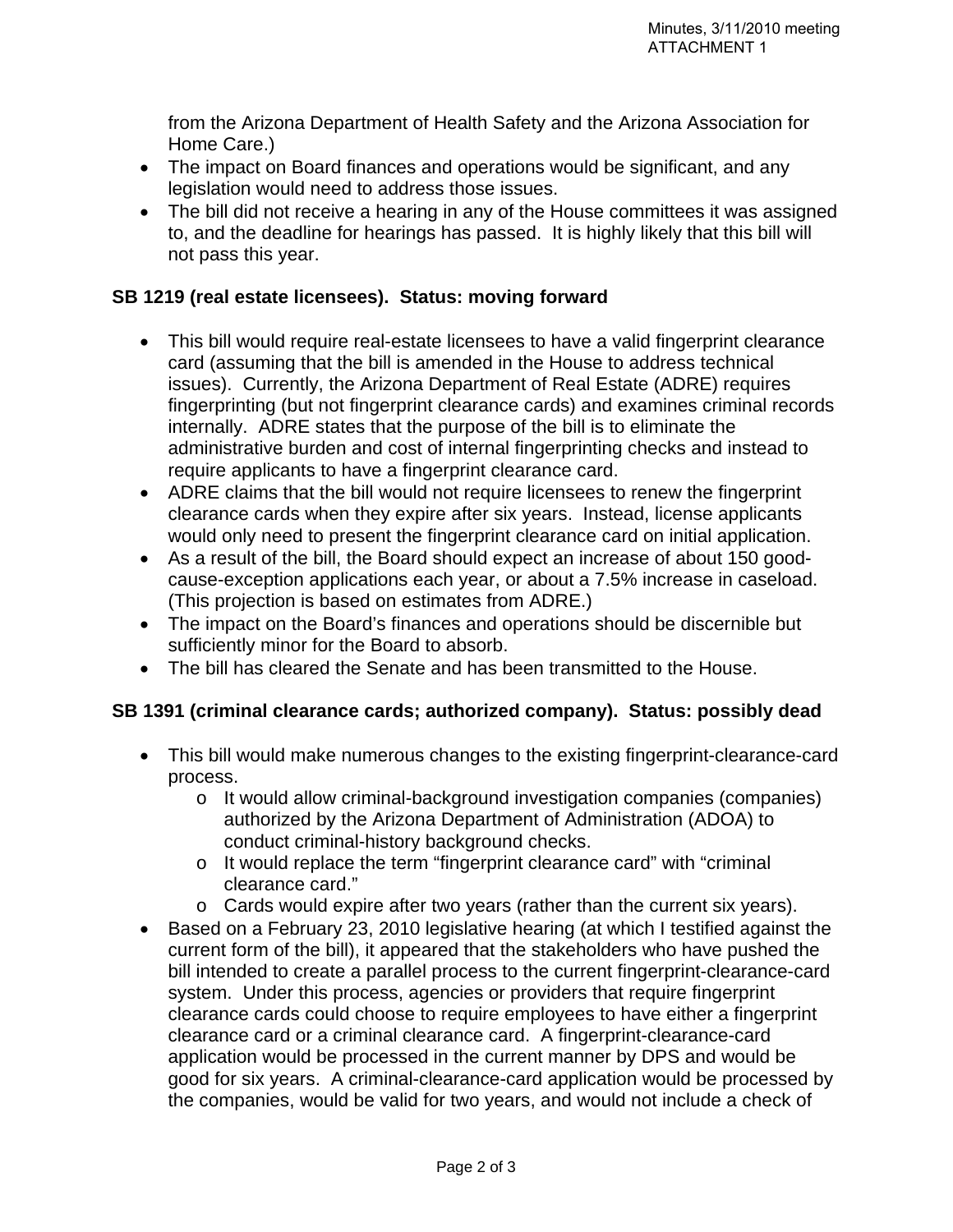FBI criminal-history records. (The advocates of the bill state that the companies have access to databases that in some ways are superior to the FBI database. They claim that there are advantages that the companies' background check would have over the DPS check, and agencies or providers could weigh the advantages and disadvantages of these two checks when deciding whether to require fingerprint clearance cards or criminal clearance cards.)

- If the bill were to be revived, there are a number of logistical issues that would need to be addressed, such as ensuring that the Board of Fingerprinting gets access to the companies' criminal-history data if the criminal-clearance-card applicant applies for a good cause exception. If the bill is revived and these issues are addressed, the bill may not pose a significant problem for the Board, although the Board would need to discuss its position on the bill.
- The bill may not have a caseload impact on the Board, but it would have other effects on Board operations.
- The bill failed by a 4–5 vote in the Senate Appropriations committee. It is therefore dead. However, there are some ways that the bill could be revived, if the sponsor (Senator Russell Pearce) is motivated to pass the bill.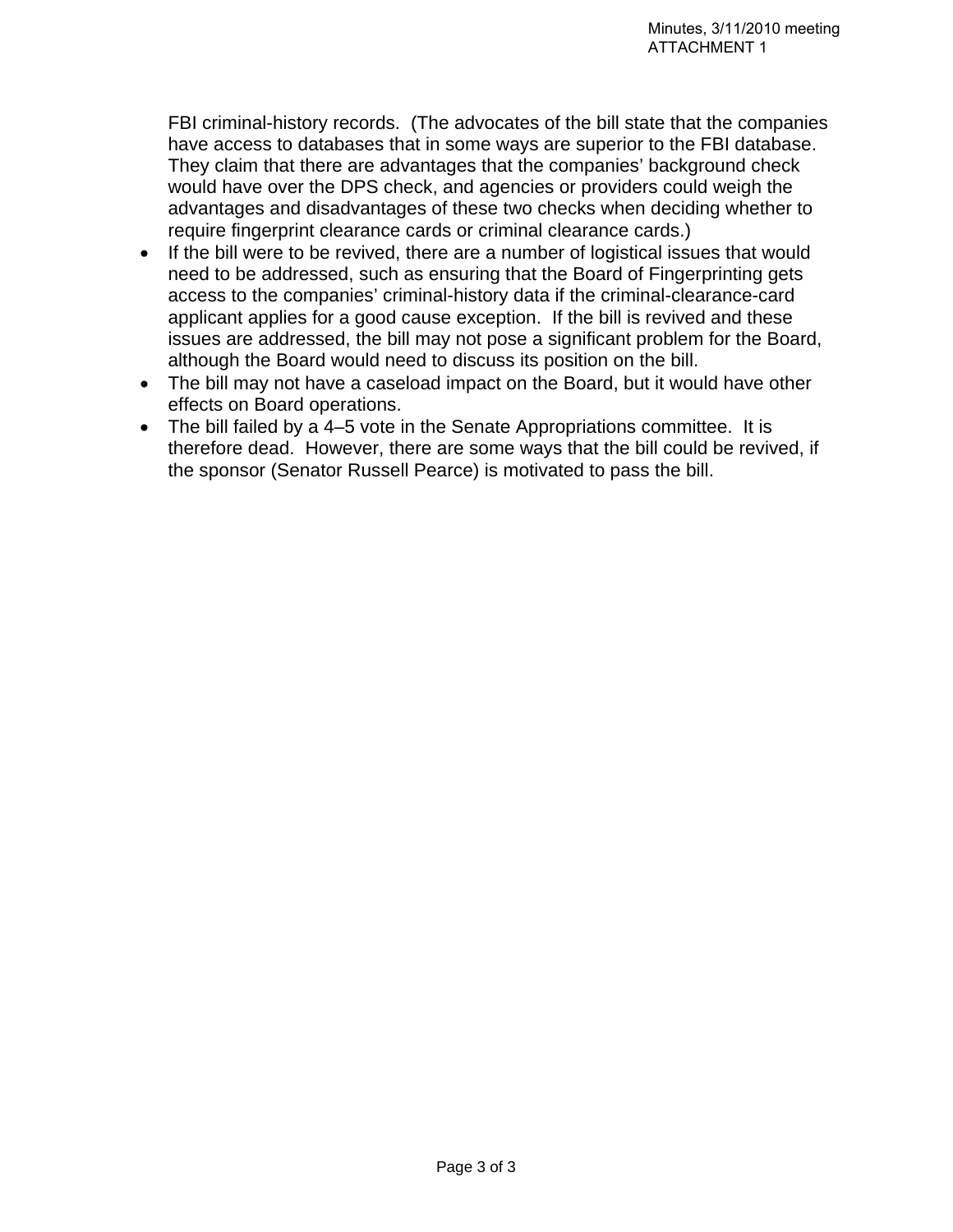#### **Arizona Board of Fingerprinting Fiscal Year 2010 Strategic Plan**

July 1 to December 31, 2009

<span id="page-7-0"></span>

| <b>Performance Measure</b>                                                | <b>FY10</b>     | <b>FY10 Actual</b> |                                        |  |  |     |            |  |
|---------------------------------------------------------------------------|-----------------|--------------------|----------------------------------------|--|--|-----|------------|--|
|                                                                           | <b>Estimate</b> | <b>Quarter 1</b>   | Quarter 2 Quarter 3 Quarter 4 Progress |  |  |     | <b>YTD</b> |  |
| Percent of investigator recommendations for expedited<br>reviews accepted | 93.00%          | 95.82%             | 95.58%                                 |  |  | ×   | 95.71%     |  |
| Percent of applications approved                                          | 90.00%          | 89.75%             | 90.61%                                 |  |  | N/A | 90.20%     |  |
| Percent of approvals by expedited review                                  | 75.00%          | 90.74%             | 84.87%                                 |  |  | N/A | 87.67%     |  |
| Percent of approvals by administrative hearing                            | 25.00%          | 9.26%              | 15.13%I                                |  |  | N/A | 12.33%     |  |

|  | Goal 1. To make fair and consistent determinations on good cause exceptions |  |  |
|--|-----------------------------------------------------------------------------|--|--|
|  |                                                                             |  |  |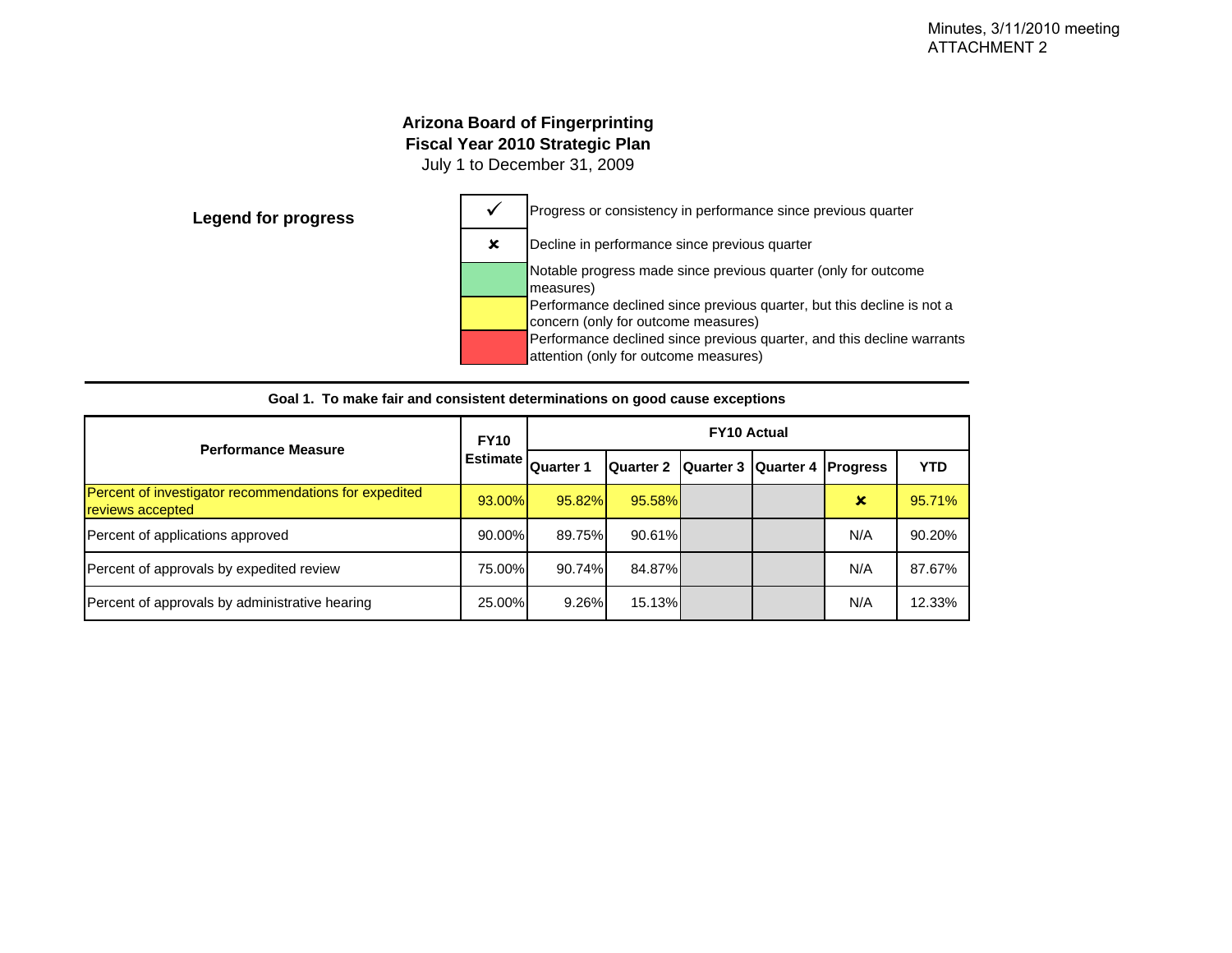|                                                                                                          | <b>FY10</b>     | <b>FY10 Actual</b> |                  |                  |           |                 |         |
|----------------------------------------------------------------------------------------------------------|-----------------|--------------------|------------------|------------------|-----------|-----------------|---------|
| <b>Performance Measure</b>                                                                               | <b>Estimate</b> | <b>Quarter 1</b>   | <b>Quarter 2</b> | <b>Quarter 3</b> | Quarter 4 | <b>Progress</b> | YTD     |
| Number of applications received                                                                          | 2,365           | 534                | 365              |                  |           | N/A             | 899     |
| Number of applications disposed                                                                          | 2,365           | 489                | 516              |                  |           | N/A             | 1,005   |
| Ratio of cases opened to cases closed                                                                    | 1:1             | 1:92               | 1:1.41           |                  |           | N/A             | 1:1.12  |
| Average number of days to dispose                                                                        | 120.00          | 88.46              | 94.53            |                  |           | $\mathbf x$     | 91.53   |
| Average number of days spent processing applications                                                     | 90.00           | 39.81              | 39.69            |                  |           | $\checkmark$    | 39.75   |
| Average number of days spent processing application from<br>receipt to expedited review                  | 22.00           | 20.82              | 19.35            |                  |           | $\checkmark$    | 20.08   |
| Average days from expedited review to hearing                                                            | 40.00           | 38.95              | 40.31            |                  |           | $\mathbf x$     | 39.56   |
| Percent of applications with an expedited review within 20<br>days of receipt of a complete application* | 100.00%         | 100.00%            | 99.45%           |                  |           | ×               | 99.72%  |
| Percent of applications with an administrative hearing within<br>45 days of an expedited review*         | 100.00%         | 100.00%            | 100.00%          |                  |           | $\checkmark$    | 100.00% |
| Percent of applications decided within 80 days of an<br>administrative hearing*                          | 100.00%         | 100.00%            | 93.22%           |                  |           | $\mathbf x$     | 96.61%  |

**Goal 2: To provide applicants with timely decisions on their good-cause-exception applications**

\*Applies only to applications received after September 18, 2007.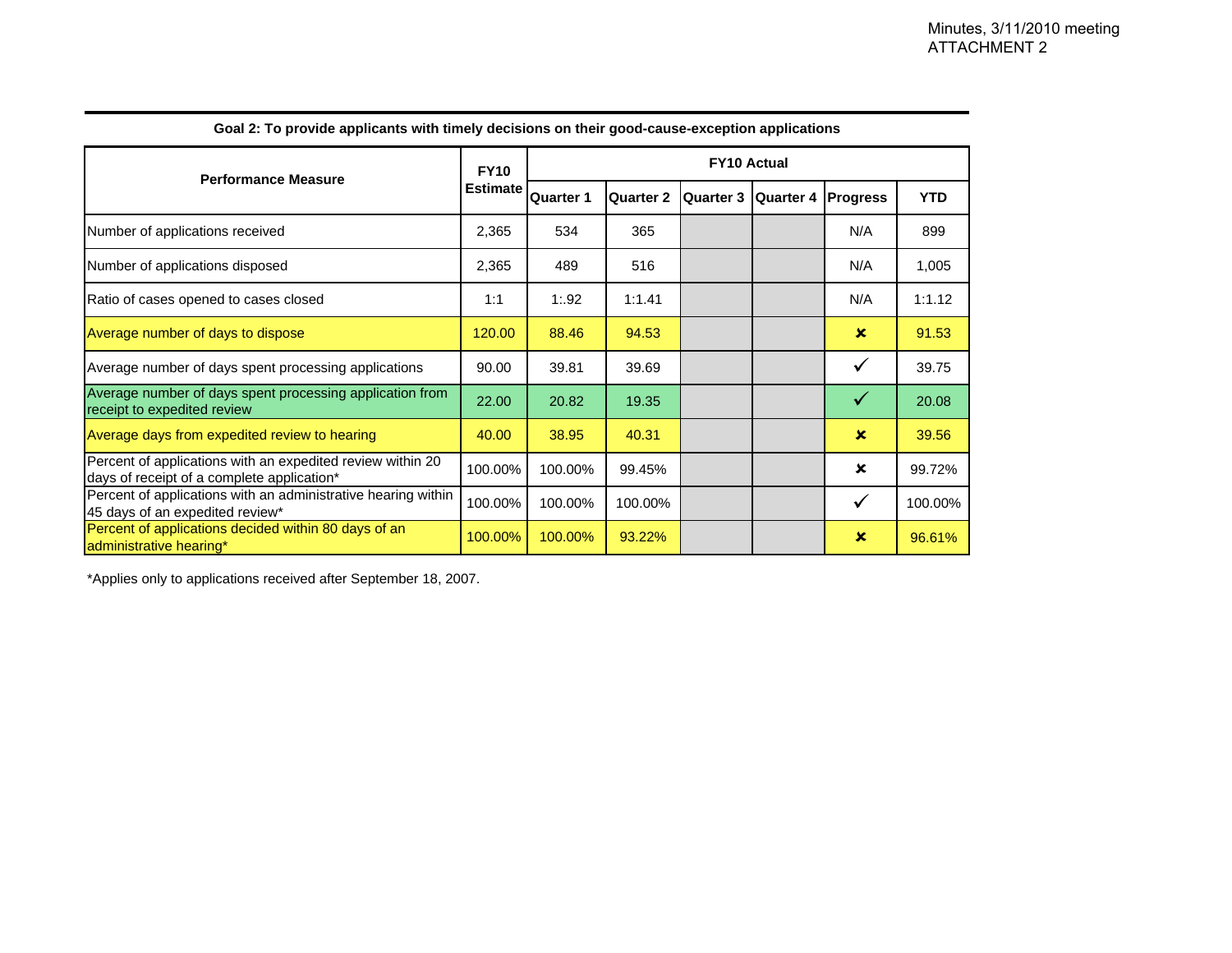| <b>Performance Measure</b>                                               | <b>FY10</b>     | <b>FY10 Actual</b> |        |                                              |  |                |            |
|--------------------------------------------------------------------------|-----------------|--------------------|--------|----------------------------------------------|--|----------------|------------|
|                                                                          | <b>Estimate</b> | <b>Quarter 1</b>   |        | Quarter 2   Quarter 3   Quarter 4   Progress |  |                | <b>YTD</b> |
| Number of requests received                                              | 3.616           | 743                | 733    |                                              |  | N/A            | 1.476      |
| Ratio of requests for good cause exceptions to applications<br>submitted | 1:60            | 1:72               | 1:49   |                                              |  | N/A            | 1:61       |
| Percent of applications complete on initial submission                   | 40.00%          | 26.11%             | 25.96% |                                              |  | $\pmb{\times}$ | 26.03%     |

#### **Goal 3. To develop fair and comprehensible rules, policies, and procedures for determining good cause exceptions**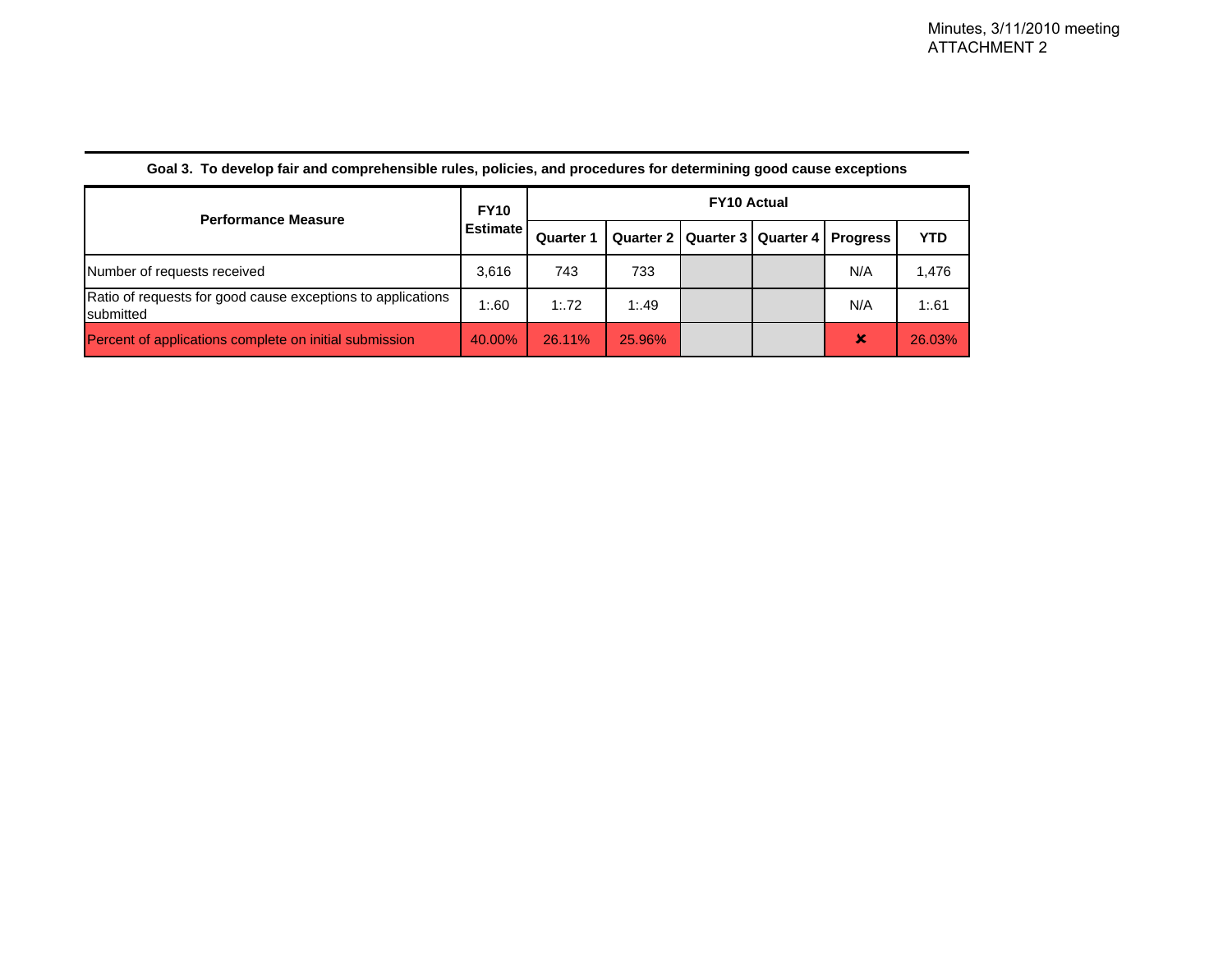<span id="page-10-0"></span>

# **Arizona Board of Fingerprinting**  Memo

TO: Board members

FROM: Dennis Seavers

C:

Date: February 25, 2010

**SUBJECT Application requirements** 

At its February 5, 2010 public meeting, the Board discussed the impact of its reduction in force (RIF). In particular, the Board discussed possible changes to its application requirements that might help avoid a backlog. This memo summarizes issues that the Board discussed or might consider. These issues are not exhaustive but should give the Board a sense of what directions it could take to mitigate the impact of the RIF.

\_\_\_\_\_\_\_\_\_\_\_\_\_\_\_\_\_\_\_\_\_\_\_\_\_\_\_\_\_\_\_\_\_\_\_\_\_\_\_\_\_\_\_\_\_\_\_\_\_\_\_\_\_\_\_\_\_\_\_\_\_\_\_\_\_\_\_\_\_\_

#### **BACKGROUND**

Laws 2009 (5th Special Session, SB 1001), Chapter 1, §2(A)(1) mandates that the Board transfer \$42,000 from the Board of Fingerprinting Fund to the General Fund. As a result of this and previous fund sweeps, the Board would have faced a grave cashflow problem in July 2010. Therefore, I requested and Department of Administration approved a RIF for an administrative assistant and an investigator, effective February 5, 2010.

Currently, the Board has 4.75 FTEs, which includes only one investigator to process all applications. The Board will not be able to comply with requirement of A.R.S. § 41– 619.55(A) to conduct expedited reviews within 20 days, and the Board probably would not be able to comply with this requirement even with changes to the application requirements. (I have submitted a request to the Governor's Office to propose repealing the time frame in a budget-reconciliation bill.) At the February 5, 2010 and previous meetings, the Board discussed possible business-process changes, including alterations to the application requirements, to help avoid lengthy processing times or a backlog.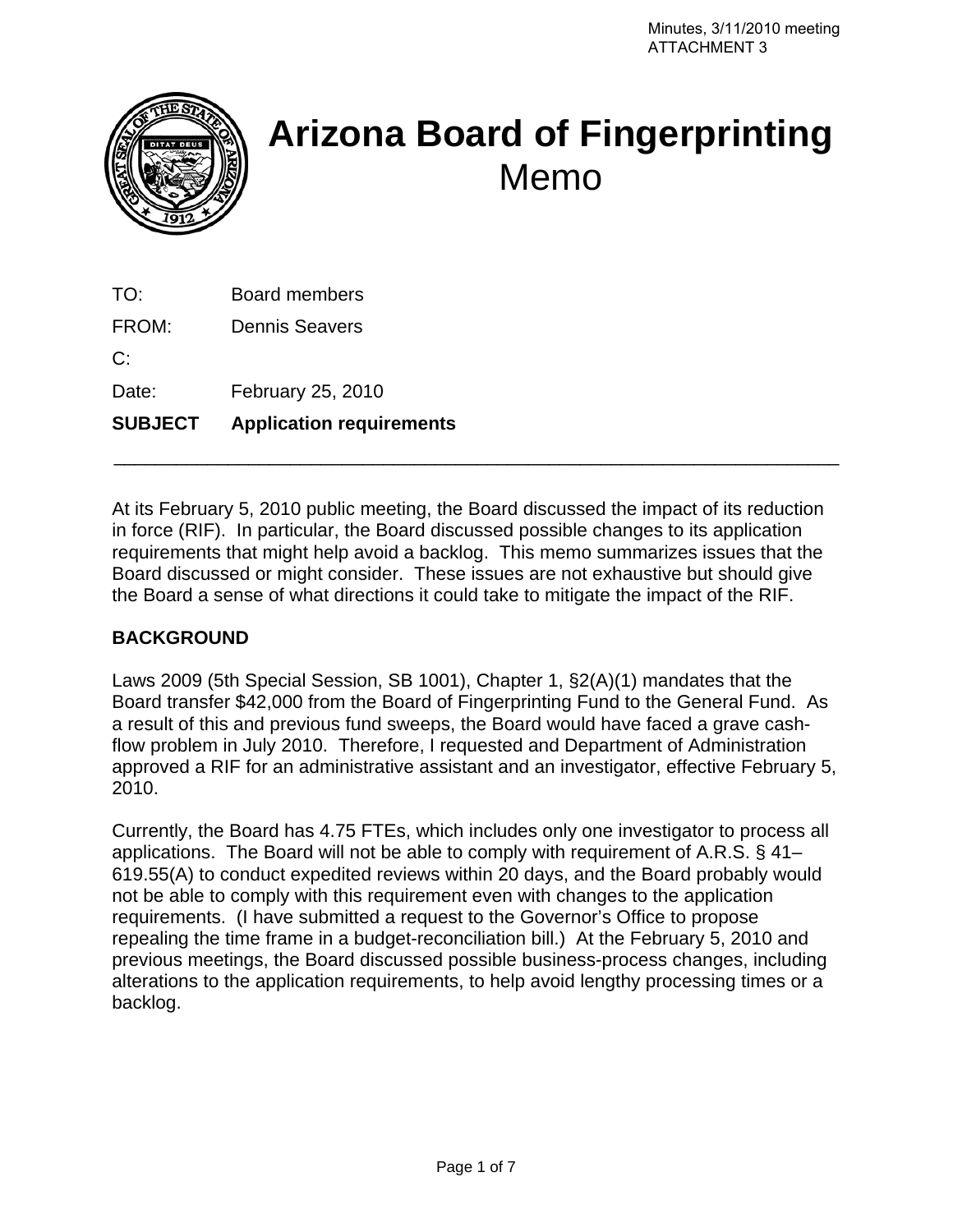#### **STATUTORY REQUIREMENTS**

Under A.R.S. § 41–619.55(C) and (E), before granting a good cause exception, the Board *must* consider the following criteria.

- The extent of the person's criminal record;
- The length of time that has elapsed since the offense was committed;
- The nature of the offense;
- Any applicable mitigating circumstances;
- The degree to which the person participated in the offense;
- The extent of the person's rehabilitation, including (but not limited to):
	- o Completion of probation, parole, or community supervision;
	- o Whether the person paid restitution or other compensation for the offense;
	- o Evidence of positive action to change criminal behavior, such as completion of a drug-treatment program or counseling;
	- o Personal references attesting to the person's rehabilitation.

The Board *must* also verify that the applicant was not convicted of a crime listed in A.R.S. §§ 41–1758.03(B) or –1758.07(B). These crimes absolutely preclude issuance of a fingerprint clearance card, making the applicant ineligible for a good cause exception. Examples of the crimes in A.R.S. § 41–1758.03(B) include murder, rape, child abuse, and sexual abuse of a child. The crimes in A.R.S. § 41–1758.07(B) include all of the crimes in A.R.S. § 41–1758.03(B), plus additional offenses such as felony drug- or alcohol-related crimes (if committed within five years before the date of applying for a Level I fingerprint clearance card), felony domestic violence, and manslaughter. For individuals subject to the new law that established Level I fingerprint clearance cards, the Board *must* verify that the applicant is eligible for a Level I fingerprint clearance card, even if the Board grants a good cause exception.

The Board *may*, but is not required to, consider evidence of substantiated allegations of child abuse or neglect when deciding whether an applicant is rehabilitated.

#### **CURRENT APPLICATION REQUIREMENTS**

The list below summarizes what applicants currently must submit to the Board under A.A.C. R13-11-104(A). The listings include brief explanations of why the Board requests this information.

- A notarized good-cause-exception form.
	- o The application form is available on the Board's Web site (www.azbof.gov), in case you wish to review it.
	- o Apart from requesting personal information (such as contact information), the application form requires the applicant to disclose all criminal charges and indicate whether he or she has had substantiated allegations of child or vulnerable-adult abuse or neglect.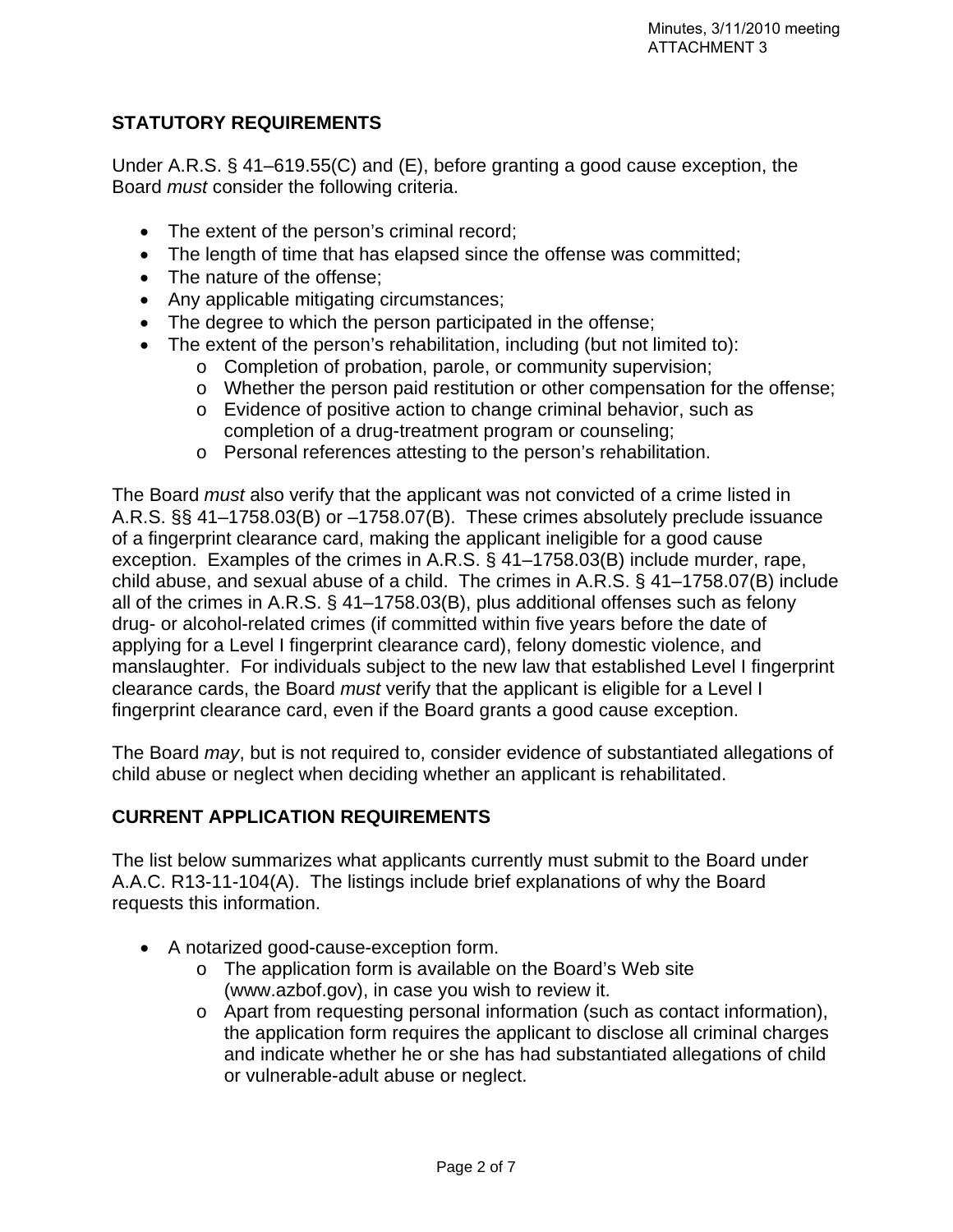- $\circ$  The notarization requires the applicant to swear that the applicant has provided accurate information in the personal statements and in other responses by the applicant.
- Reference-letter form.
	- o A.R.S. § 41–619.55(E)(6) requires the Board to consider the extent of the applicant's rehabilitation, including personal references. The Board uses reference forms to consider this criterion.
	- o The form is standardized to make sure that individuals submitting the references are aware of the applicant's criminal history and the reason(s) for the fingerprint-clearance-card denial or suspension.
	- o The Board requires two completed forms, both of which are from individuals who have known the applicant for at least one year and one of which must either be (1) from the applicant's current or former employer or (2) from an individual who has known the applicant for at least three years.
- Court documents for convictions
	- o A.R.S. § 41–619.55(E)(6) requires the Board to consider the extent of the applicant's rehabilitation, including completion of probation, parole, or community supervision and whether the applicant has paid restitution or other compensation for the offense. The Board has adopted a more general approach of requiring applicants to show that they completed their sentences.
	- o The applicants must submit either (1) documentation from the appropriate court showing that they completed their sentence or (2) documentation from the appropriate court showing that records of the charge no longer exist or have been purged. The latter documentation indirectly shows that the applicant completed the sentence because the court should still have the record if the matter has not been resolved.
	- o The Board requires court documents for all offenses, not just precluding offenses.
	- o There are no time limits on the convictions for which the applicant must submit court documents, so the applicant must meet this requirement even if the offense occurred a long time ago.
- Court documents for charges with no disposition or that occurred within five years of the card being denied or suspended
	- o If the DPS denial letter indicated that DPS could not determine the disposition (i.e., the ultimate outcome of a charge, such as acquittal, conviction, dismissal, etc.), we require the applicant to submit documents from the appropriate court showing either (1) the disposition or the charge or (2) that the court does not have a record of the charge. The latter documentation, if from the appropriate court, would show that the applicant either was not convicted or did not have a criminal complaint filed against him or her.
	- o Disposition information is important if the applicant was not actually convicted of charge and may be able to get the fingerprint clearance card administratively.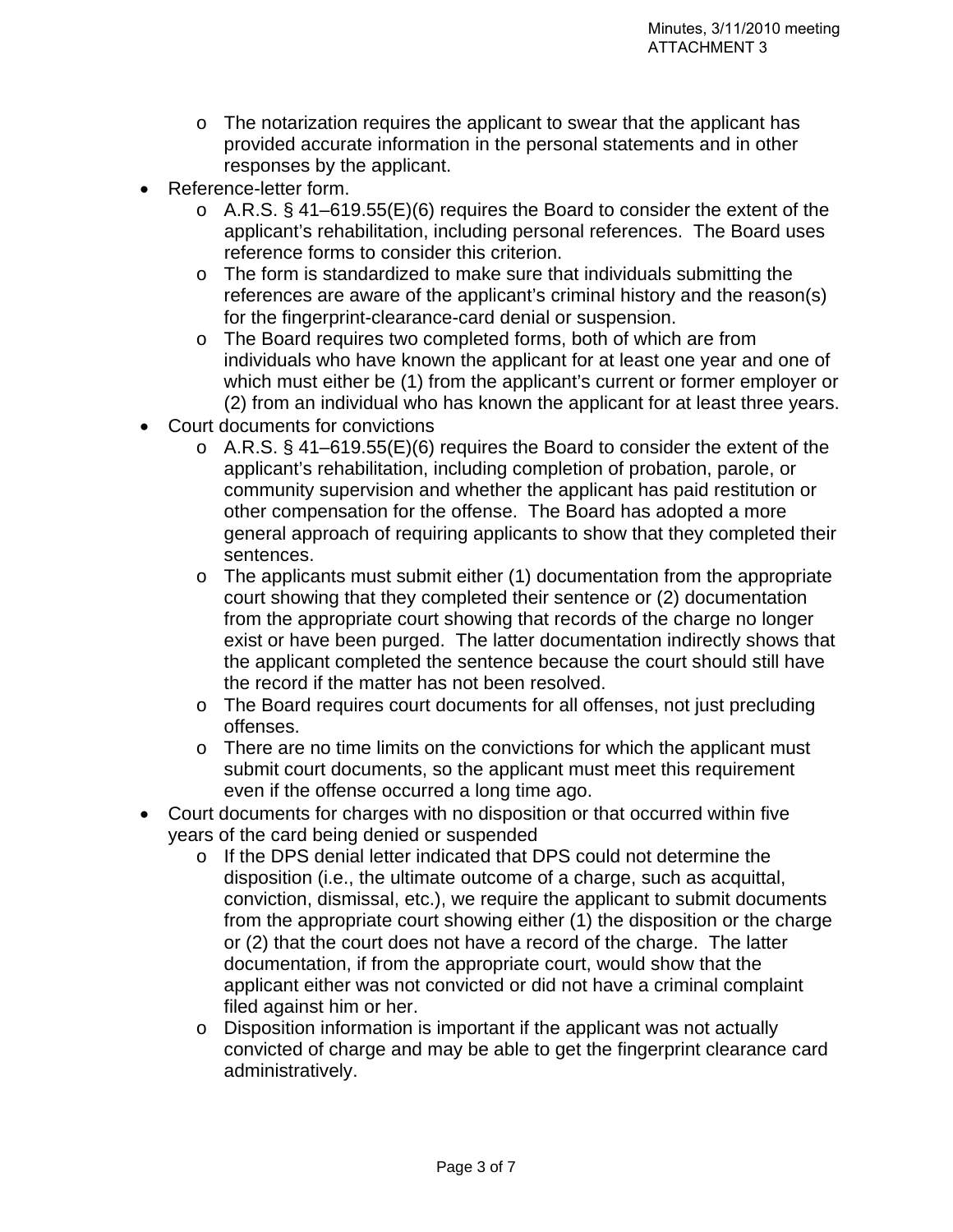- o If the applicant was convicted, he or she would have to provide appropriate documentation (see the bullet "Court documents for convictions" above).
- o If the charge was within five years of the date of the card being denied or suspended, the applicant must provide court documents showing the disposition of the charge and, if appropriate, showing completion of the sentence. Without this requirement, if the charge was not for a precluding offense (such as disorderly conduct *not* involving domestic violence), and the applicant was not convicted, the applicant would normally not have to submit court documents. Problems can arise when applicants erroneously think they were not convicted—for example, they had their charge set aside, wrongly thinking that the set-aside eliminates the conviction; or they mistakenly think that just because an offense occurred more than seven years ago, it is automatically purged from their record and thus is no longer a conviction. Since the Board relies heavily on the information that applicants give to us, the Board has developed this five-year time frame for looking more closely at certain charges to verify that there was not a conviction and to rely less on an applicant's claim about what happened to the charges.
- Police reports
	- o A.R.S. § 41–619.55(E)(3) requires the Board to consider the nature of the offense. The statute could be interpreted to refer exclusively to whether the offense is a misdemeanor or felony. But this interpretation is not required, and the Board has not historically understood "nature of the offense" to refer solely to whether the offense is a misdemeanor or felony. The Board has developed two application requirements—police reports and personal statements (see below)—to find out the details of a charge. These details allow the Board to judge the nature of the offense. (To a limited extent, the police report for a charge that was dismissed may allow the Board to find patterns of behavior underlying the charge. However, in some cases there may be legal restrictions on considering this information.) Police reports serve as a confirmation of the applicant's version of events or as a contrary or more detailed account of the events.
	- o Applicants must submit police reports only if the charge occurred within five years of the date DPS denied or suspended the card. In setting this time frame, the Board has determined that recent charges require more scrutiny. Conversely, the Board has determined that charges older than the five-year time frame do not require as much scrutiny, and the applicant's explanation of what happened, although sometimes incomplete or unreliable, is sufficient.
	- o Applicants must submit police reports regardless of whether the charge was for a precluding offense and regardless of the disposition of the charge. Therefore, applicants must submit police reports not only for offenses but also for charges that have been dismissed or for which the applicant was acquitted.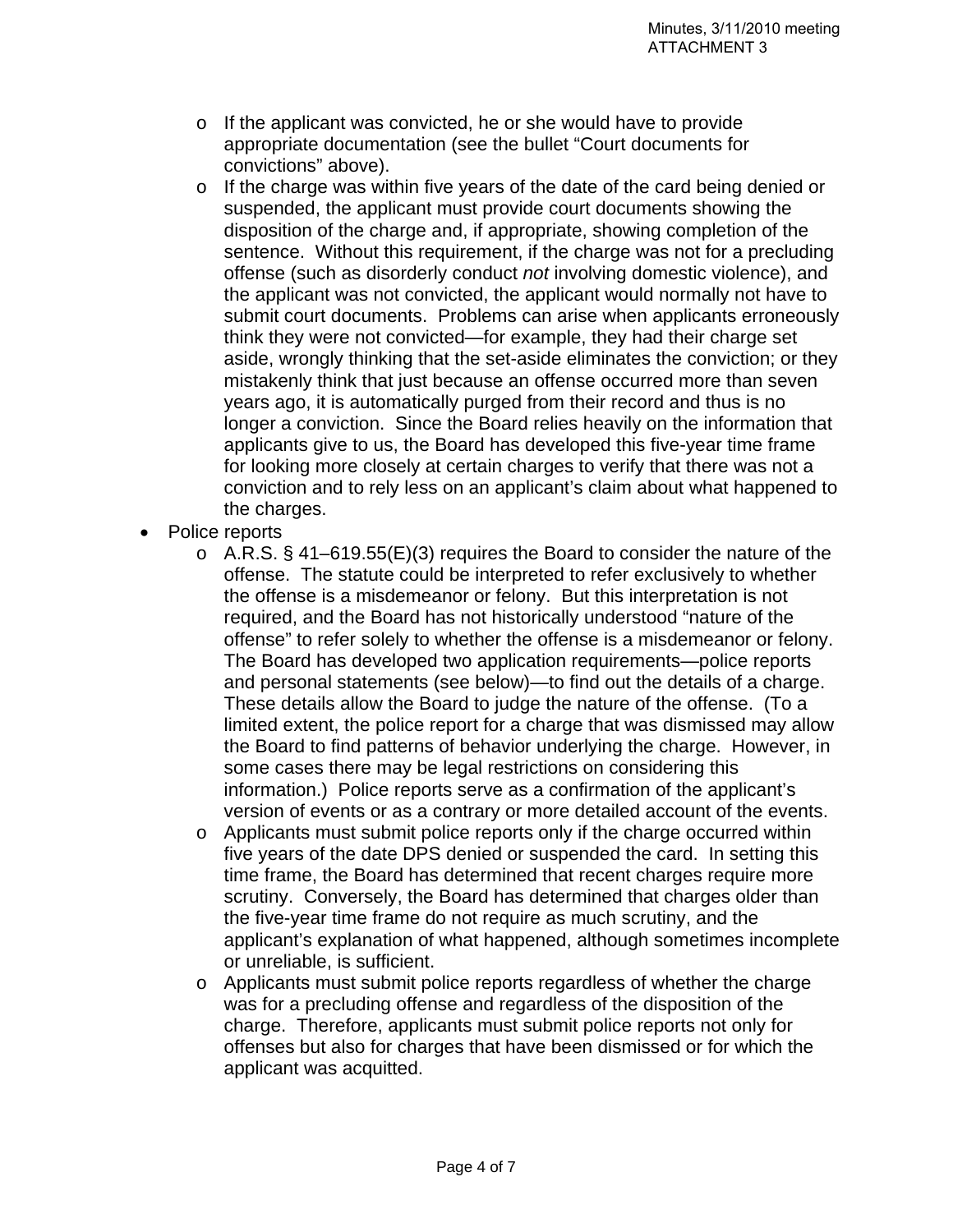- Personal statements
	- o Personal statements allow the applicants to describe their charges. As indicated above, the personal statements allow the Board to consider the nature of the incident or, to a lesser extent, patterns of behavior.
	- o Applicants must submit personal statements for all charges, regardless of whether the charges yielded a conviction and regardless of the length of time since the charge.
	- o Personal statements may (but are not required to) include discussions of efforts toward rehabilitation. The application instructions encourage applicants to provide this information.

Some of these requirements have exceptions that arise from the experience of the Board staff and members. For example, applicants often cannot get police or investigative reports from federal law-enforcement agencies such as the DEA. We don't require court records from applicants who were convicted in New Orleans jurisdictions prior to 2006 because of hurricane destruction. Applicants sometimes have trouble getting court documents from certain jurisdictions, and the Board staff may simply take note of the applicants' good-faith efforts to acquire the documents. For all of these exceptions, the guiding principle is that we overlook application deficiencies if the applicant could not have met the requirements using reasonable diligence.

#### **QUESTIONS TO CONSIDER WHEN ALTERING APPLICATION REQUIREMENTS**

The Board may want to consider questions like the following when reviewing the application requirements.

- Will you be able meet your statutory obligation to consider the factors in A.R.S. § 41–619.55(E) if you eliminate the application requirement?
- Is the information provided by the requirement of sufficient usefulness to justify the burden on the applicant and on the Board and its staff? If the applicant were to refuse to meet the application requirement, would you still be inclined to approve the application? If so, is the application element necessary? For example, if the applicant failed to provide evidence that he paid the fine from a 1960 shoplifting offense, and you believed the applicant should nonetheless be approved, why have this requirement?
- If you eliminate the application requirement, will you feel like you don't have sufficient information to assess the applicant's rehabilitation? If you eliminate an application requirement and the applicant does not provide the information voluntarily, will you be inclined to refer the applicant to a hearing because you are not sure whether they are rehabilitated? If you had the information, would you have felt comfortable granting the application?
- Will eliminating the application requirement pose a risk to vulnerable citizens?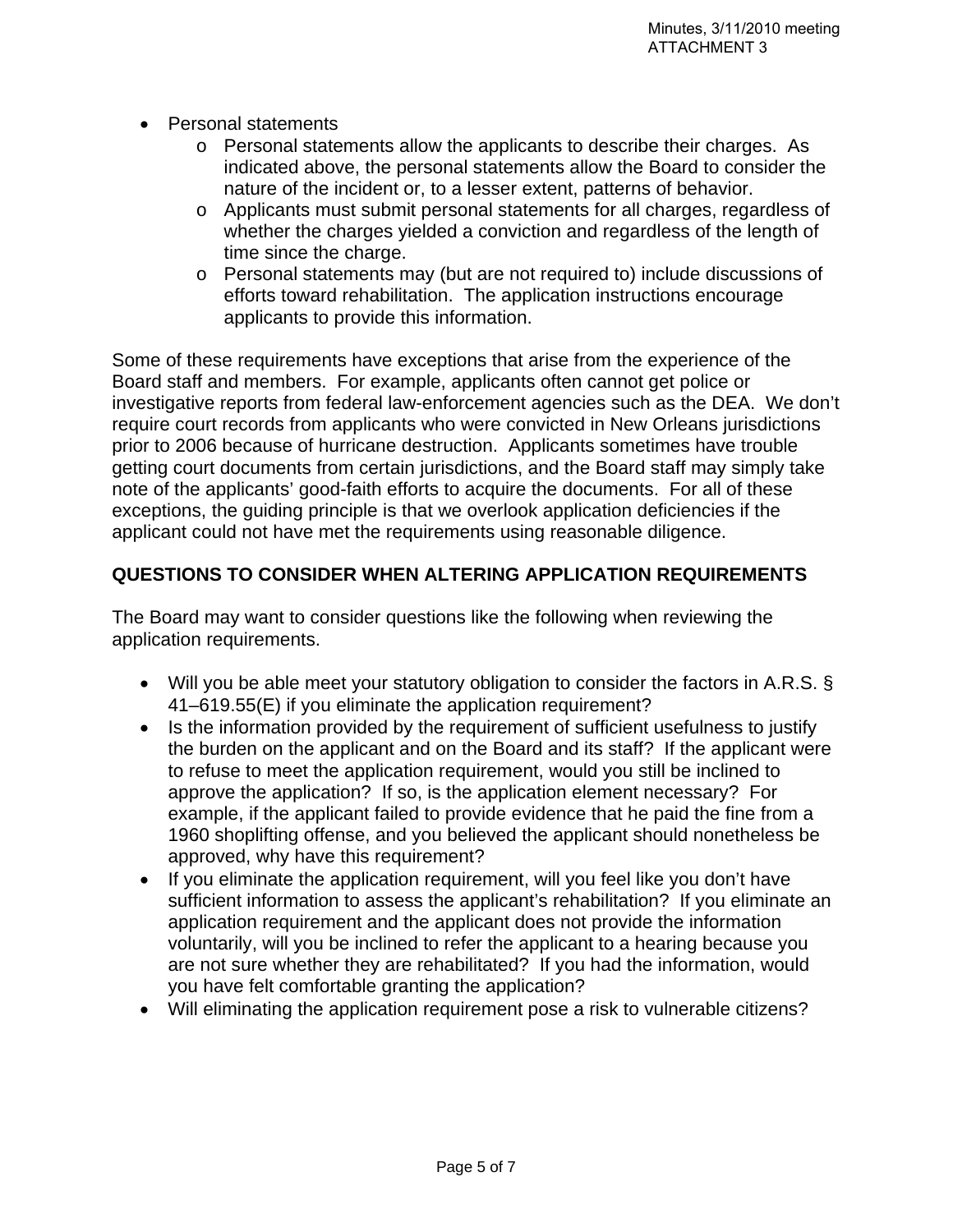#### **OPTION DISCUSSED IN FEBRUARY 5, 2010 BOARD MEETING**

At its February 5, 2010 meeting, a Board member presented one option for consideration. This option would eliminate some of the Board's current application requirements. Please note that this is one option among many that the Board could consider. The Board asked that I prepare a summary of the option and an explanation of how the option would differ from the current requirements. (The Board should not infer from my analysis below that I am advocating for or opposed to this option.)

Under the option discussed, the Board's would:

- Consider only those charges that led to convictions;
- Focus on (1) felonies and (2) misdemeanors within the past two years.

Below is a table that compares the current application requirements and a set of possible application requirements that would be consistent with the option discussed at the February 5 meeting. Please note that there are various ways of altering the application requirements that would be consistent with the option, and the following is one example.

| <b>Current application requirements</b>                                                                                                                                        |           | <b>Revised application requirements</b>                                                                                                                                                    |
|--------------------------------------------------------------------------------------------------------------------------------------------------------------------------------|-----------|--------------------------------------------------------------------------------------------------------------------------------------------------------------------------------------------|
| Notarized application form, including<br>the requirement that applicants<br>disclose evidence of substantiated<br>allegations of child or vulnerable-adult<br>abuse or neglect | $\bullet$ | Unchanged from current requirements                                                                                                                                                        |
| Reference-letter forms                                                                                                                                                         | $\bullet$ | Unchanged from current requirements                                                                                                                                                        |
| Court documents for convictions                                                                                                                                                | $\bullet$ | Court documents only for (1) felony<br>convictions or (2) misdemeanor<br>convictions for offenses that occurred<br>within the past two years                                               |
| Court documents for charges with no<br>disposition; and<br>Court documents for charges that<br>occurred within five years of the card<br>being denied or suspended             | $\bullet$ | Court documents for charges with no<br>disposition only if the charge led to a<br>conviction that was $(1)$ a felony or $(2)$ a<br>misdemeanor that occurred within the<br>past two years  |
| Police reports for all charges within five<br>years of the date of the DPS denial or<br>suspension                                                                             | $\bullet$ | Police reports only for charges that led<br>to convictions for (1) a felony that<br>occurred within the past five years or<br>(2) a misdemeanor that occurred within<br>the past two years |
| Personal statement for all charges                                                                                                                                             | $\bullet$ | Personal statement only for charges<br>that led to convictions for (1) a felony or<br>(2) a misdemeanor that occurred within<br>the past two years.                                        |